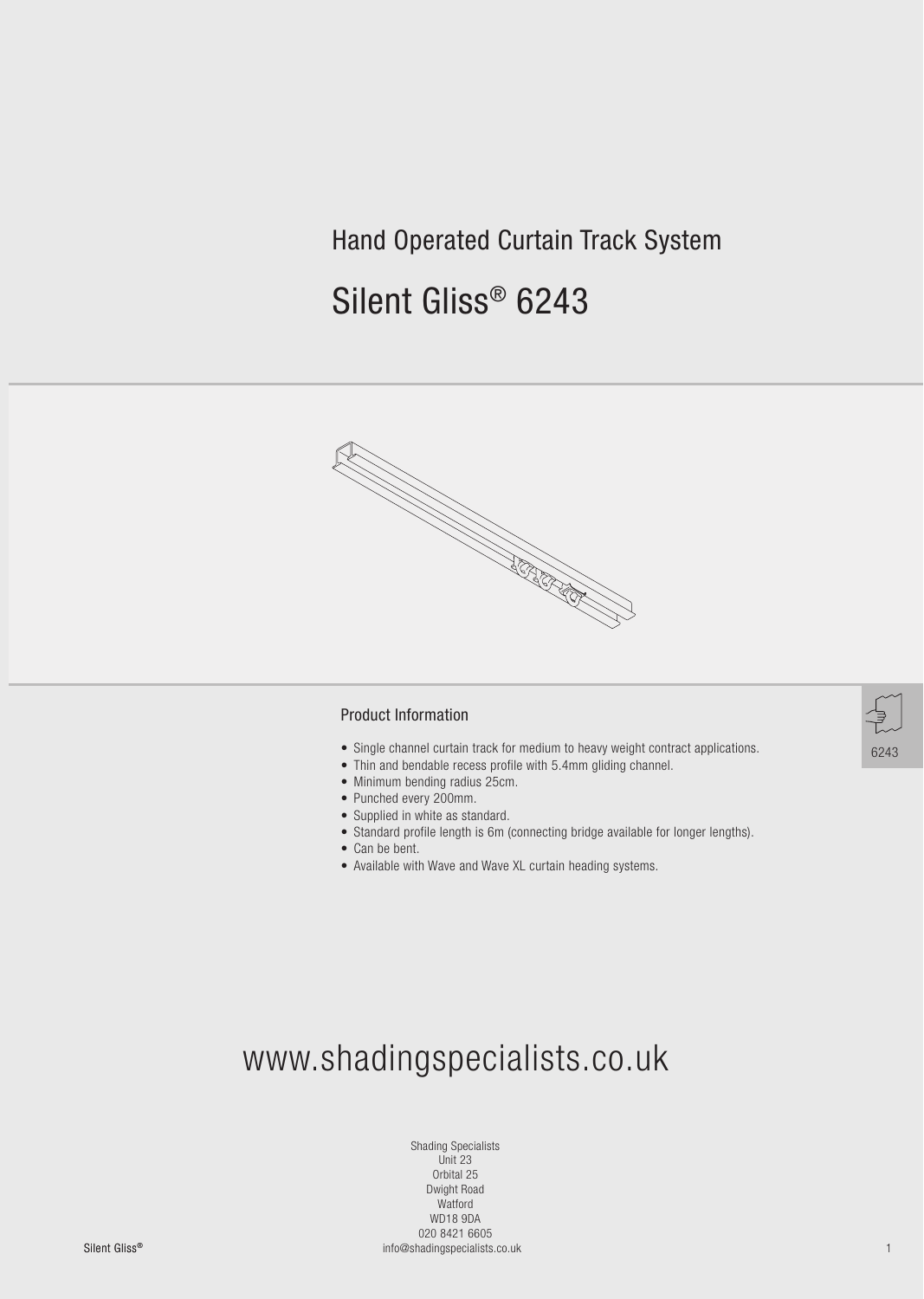### Profile and Bending Information



#### Specification Guide

Silent Gliss 6243 curtain track, hand-drawn, anodised aluminium, complete with gliders 6096 at 16/m. 1 end stop 6065 and 1 spring stop 6053 per length. Top fixed with pre-drilled holes every 400mm.

### Fitting Information

#### Fixing points



The fixing distances are meant as a guide only: they may vary in practice depending on surface and curtain weight.

#### Stack Depth Wave Standard



b = Stack size  $c = Min$ . distance

| Glider-cord<br>Curtain hook<br>spacing<br>spacing |    | Approx. curtain<br>fullness | Stack depth<br>(a) | Stack width<br>(b)                    | Min distance<br>(C) |
|---------------------------------------------------|----|-----------------------------|--------------------|---------------------------------------|---------------------|
| 6                                                 | 10 | 2.1                         | 10                 | 23 per metre of<br>$track + endpiece$ | 8                   |
| 6                                                 | 12 | 2.3                         | 12                 | 23 per metre of<br>$track + endpiece$ | 9                   |
| 8                                                 | 14 | 2.1                         | 14                 | 18 per metre of<br>$track + endpiece$ | 10                  |
| 8                                                 | 16 | 2.3                         | 16                 | 18 per metre of<br>$track + endpiece$ | 11                  |

#### Wave standard with roller gliders

| Glider-cord<br>spacing | Curtain hook<br>spacing | Approx. curtain<br>fullness | Stack depth<br>(a) | Stack width<br>(b)                    | Min distance<br>(C) |
|------------------------|-------------------------|-----------------------------|--------------------|---------------------------------------|---------------------|
| 8                      | $\overline{4}$          | 2.1                         | 14                 | 21 per metre of<br>$track + endpiece$ | 10                  |
| 8                      | 16                      | 2.3                         | 16                 | 21 per metre of<br>$track + endpiece$ |                     |

(dimensions in cm)

Note: Minimum distance (c) includes a standard 3cm clearance (front and back).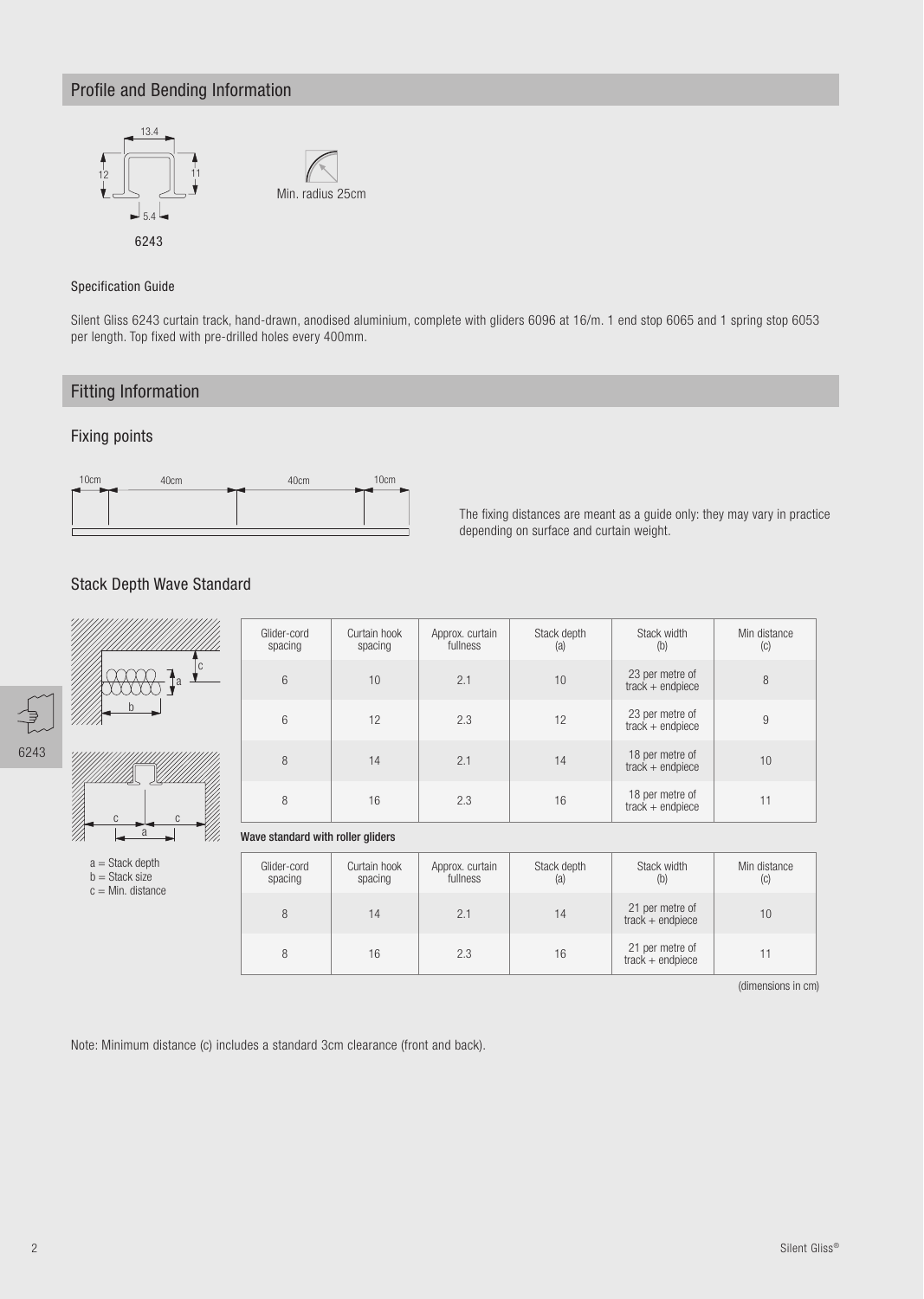#### Stack size calculation Wave XL



| System width |   | $77 - 107$ | 108-143 | 144-179 | 180-215 | 216-251 | 252-287 | 288-323 | 324-359 | 360-395 |
|--------------|---|------------|---------|---------|---------|---------|---------|---------|---------|---------|
| <del>輔</del> | b | 28         | 33      | 38      | 43      | 48      | 53      | 58      | 63      | 68      |
| System width |   | 396-431    | 432-468 | 469-503 | 504-539 | 540-575 | 576-600 |         |         |         |
| <del>輔</del> | b | 73         | 78      | 83      | 88      | 93      | 98      |         |         |         |
| System width |   | 154-217    | 218-289 | 290-361 | 362-433 | 434-505 | 506-577 | 578-600 |         |         |
|              |   |            |         |         |         |         |         |         |         |         |

a = Stack depth 35cm

 $b =$ Stack size

c = Min. distance 22cm

(dimensions in cm)

#### System Options

#### Wave Standard curtain heading system





Wave is an exciting new contemporary curtain heading system which allows curtains to hang in a continuous wave which is smooth, simple and elegant.

When using the Wave curtain heading system please note that the maximum recommended curtain weight is 2.5kg/m or 10kg/m with wave roller glider 6098W.

The Wave Standard components are:

6345 Glider-cord 60mm 6346 Glider-cord 80mm 6007 End stop

The items listed below are all supplied at an additional cost as per the price list:

Wave hardware components for Enhanced Wave (80mm glider cord only) are:

2255 Adjustable brake 6364 Extension (used with 6365) 6365 Hanger (used with 6364) 6366 Carrier for draw rod

Roller gliders 6098W must be ordered separately:

Optional enhanced components to improve the presentation of the curtain:

3582 Hook 6349 Wave curtain tape 6363 Iron on top hemming tape 10075 Lead weight for hem of curtain 50 gr/m 10076 Fabric weight for side edge of curtain

Wave XL is especially designed for high and large application areas through generously designed waves with large cross section dimensions.





6243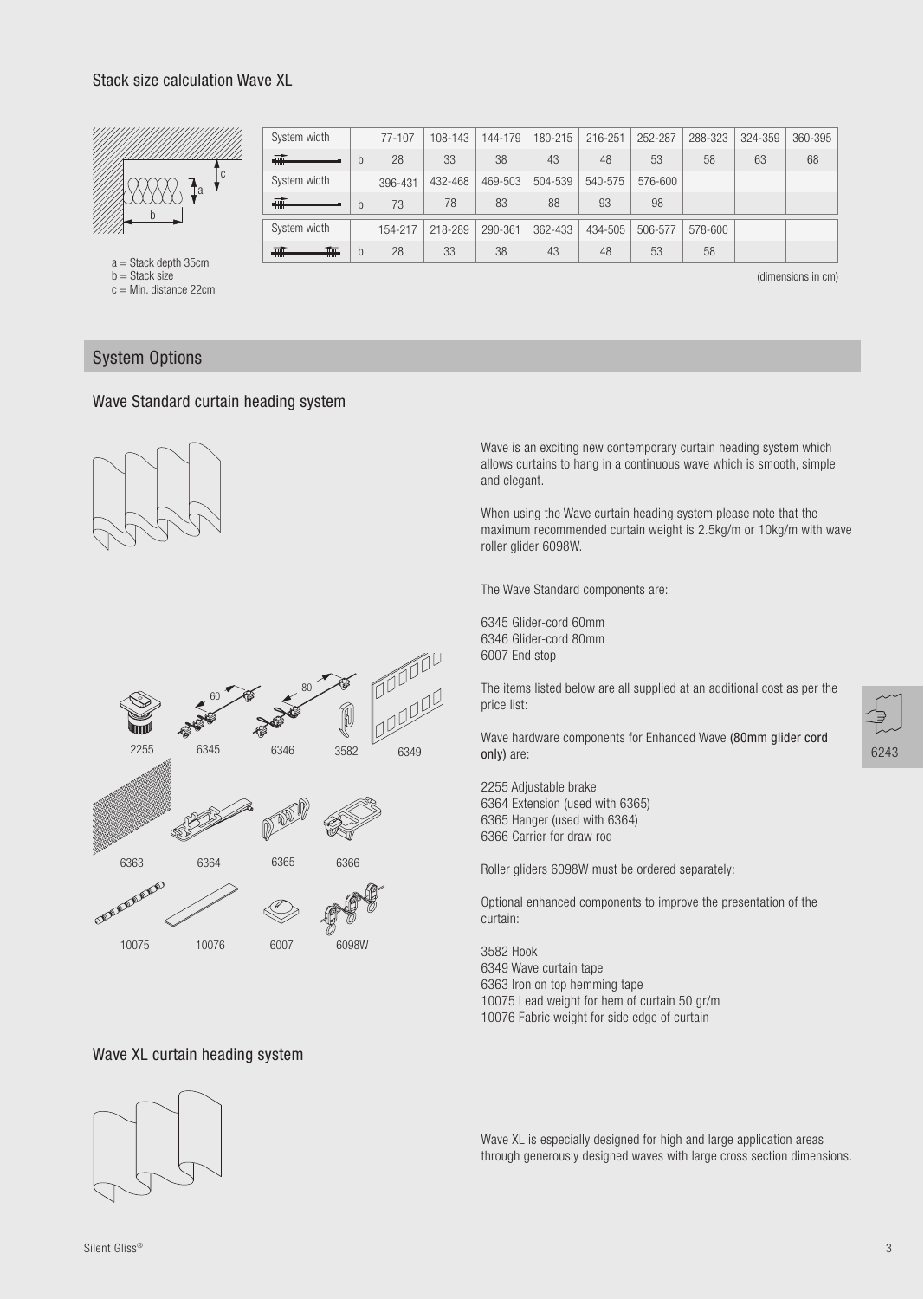

Fitting Options CAD download through Silent Gliss e-catalogue

#### Recess ceiling fix



The final distances from the wall depend on curtain weight, make-up and any obstructions. The profile is pre-drilled every 200mm.

| z<br>V<br>43 |      | <b>Standard Accessories</b> |    |      |                           |  |
|--------------|------|-----------------------------|----|------|---------------------------|--|
|              | 0240 | Screw                       |    | 6053 | Spring stop               |  |
|              | 6065 | Twist eye endstop           |    | 6096 | Glider 6083 in strip form |  |
|              | 6243 | Profile                     |    | 7002 | Profile protector         |  |
|              |      | <b>Optional Accessories</b> |    |      |                           |  |
|              |      |                             |    |      |                           |  |
|              | 2255 | Adjustable brake            |    | 3067 | Connecting bridge         |  |
|              | 3582 | Hook                        | N. | 6057 | Hook                      |  |
|              | 6083 | Glider                      |    | 6086 | Spring stop               |  |

62